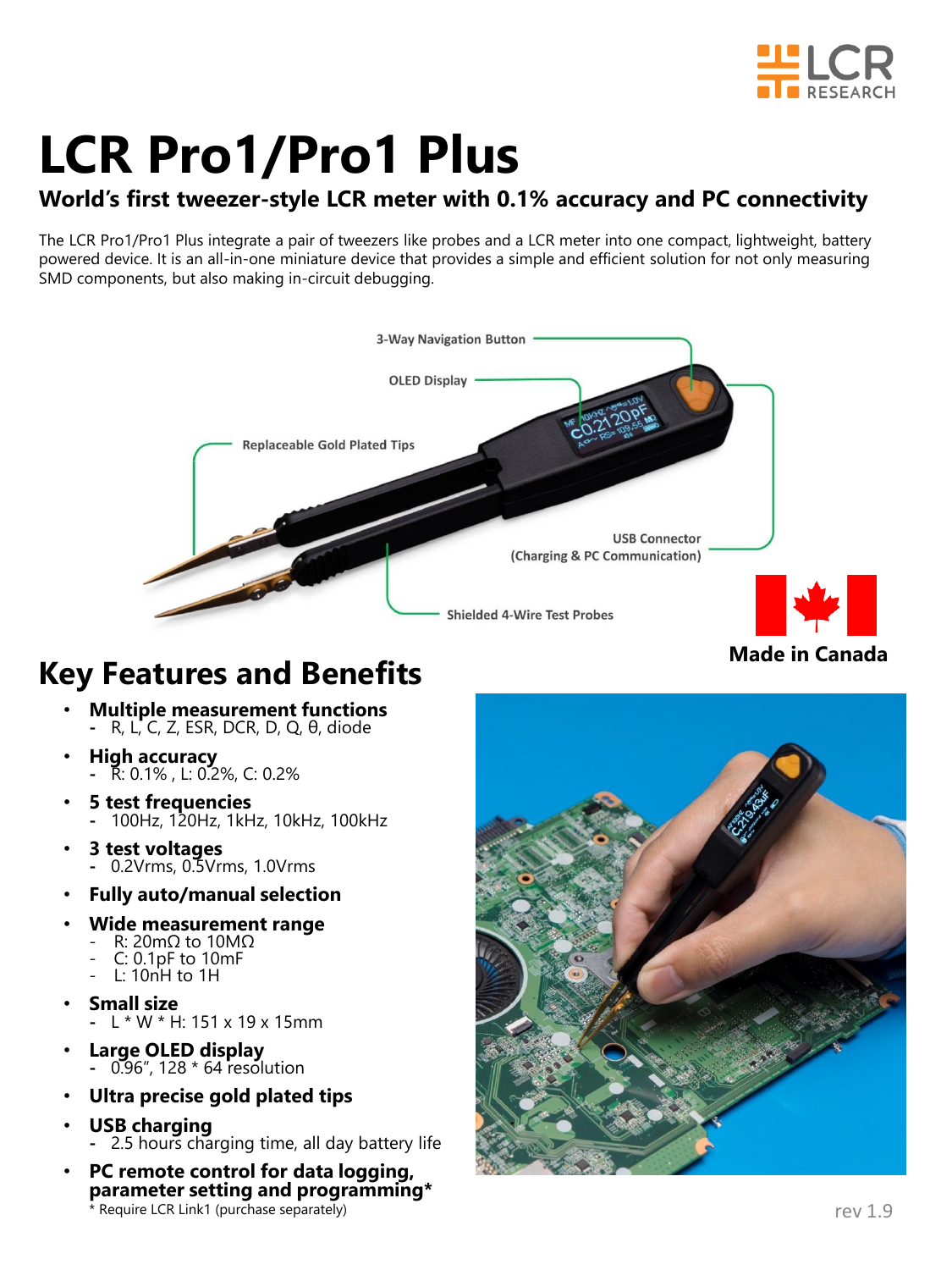

# **A Breakthrough in Accuracy**

LCR Pro1/Pro1 Plus deliver high accuracy once found only in high-end desktop LCR meters. It provides basic accuracy 0.1% for resistance and 0.2% for capacitance and inductance with 5-digit resolution. Each device is fully calibrated during production and shipped with NIST (National Institute of Standards and Technology) traceable calibration certificate.

The test frequencies can be selected from 100Hz to 100kHz. 100kHz is ideal for measuring small inductance under 1uH. The test voltage can be selected from 0.2Vrms to 1.0Vrms.



1.0Vrms allows precision measurements of ceramic capacitors with high dielectric constant (K), such as X5R type. 0.2Vrms is specially designed for in-circuit debugging because it is low enough to prevent the silicon chips from being active during measurement.

# **Ultra-Precise Tips**



The redesigned gold-plated tips are more precise than ever. You can use them to pick up and measure SMD components quickly and reliably, even for the most tiny parts with 01005 size.

Thanks to the sharp tips, you can easily reach the component under test without touching the adjacent components during in-circuit troubleshooting even in a very crowded area.

# **PC Communication**

LCR Pro1/Pro1 Plus make measurement and charge battery simultaneously when it connects to PC via the LCR Link1, a USB dongle style communication module.

The Link1 is built with a fully integrated isolation technology for delivering power and data safely and blocking the noise from PC effectively. Therefore it ensures that the device performance and accuracy don't get degraded when it is connected to PC.



# **Multiple Functions**



LCR Pro1/Pro1 Plus are able to test additional component parameters such as ESR, DCR, D, Q, θ, etc. They can also test diode and indicate polarity and forward voltage/current.

LCR Pro1 Plus offers an additional LED testing function. In LED testing, it lights up the LED and displays its electrical parameters, such as polarity, voltage and current. When testing bi-directional LEDs, the electrical parameters will be displayed in each direction.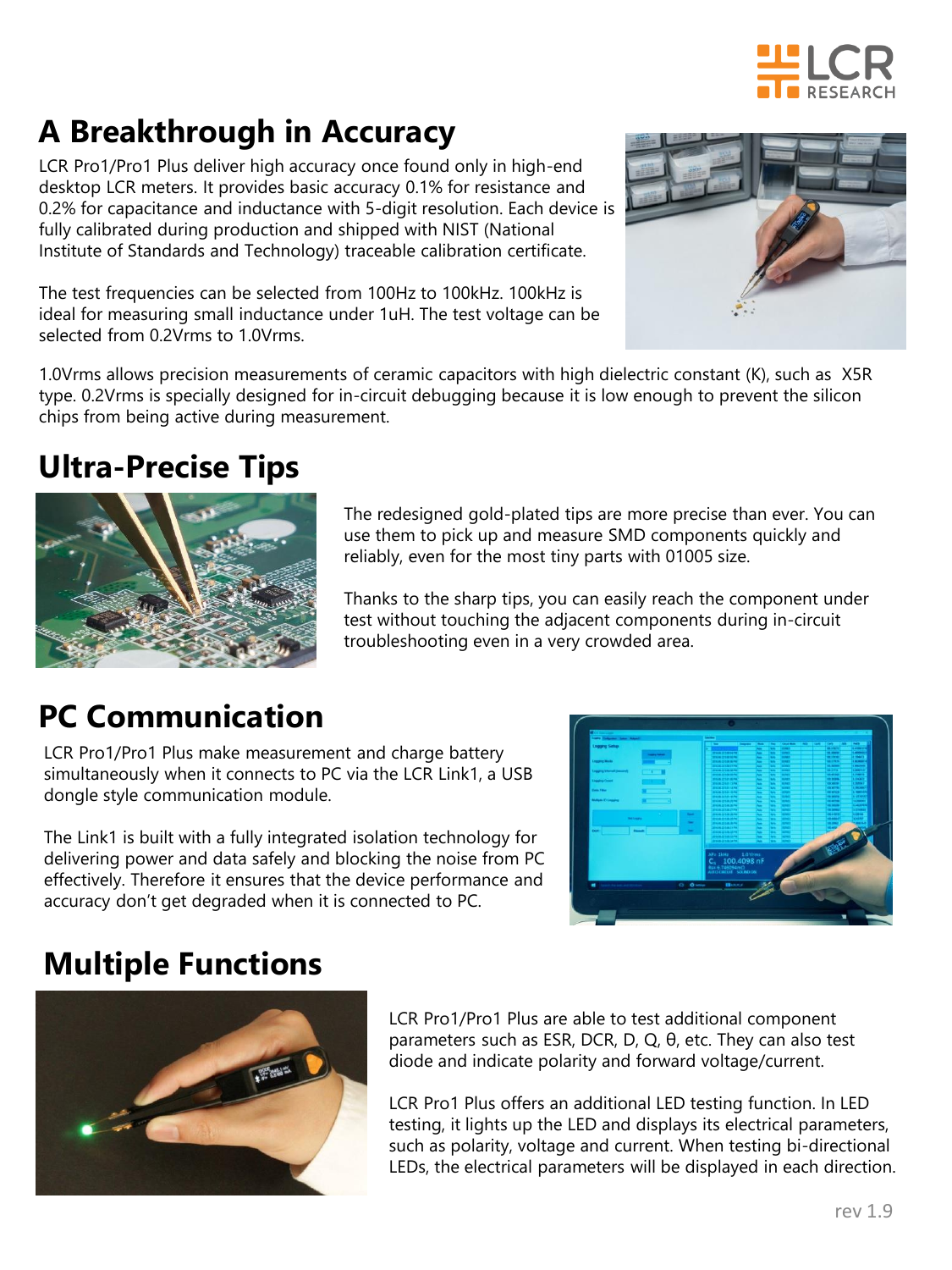

# **Tech Specs**

### Product Characteristics

| Dimensions $(L \times W \times H)$ | 151 x 19 x 15 mm                                                                                                                                                                                                        |  |  |
|------------------------------------|-------------------------------------------------------------------------------------------------------------------------------------------------------------------------------------------------------------------------|--|--|
| Weight                             | 30 grams                                                                                                                                                                                                                |  |  |
| Display                            | 0.96-inch, 128x64 OLED display                                                                                                                                                                                          |  |  |
| Battery                            | 150 mAH internal lithium-ion polymer battery                                                                                                                                                                            |  |  |
| Battery Life                       | 1 day in typical measurement (1)                                                                                                                                                                                        |  |  |
| Charging Source                    | USB port<br>USB power adapter (output voltage DC 5V $\pm$ 5%)                                                                                                                                                           |  |  |
| Charging Time                      | 2.5 hours (typical)                                                                                                                                                                                                     |  |  |
| Safety and EMC<br>Compliance       | IEC61000-4-2 - ESD (4 kV Contact, 8 kV Air)<br>EN 61000-4-3 - Radiated Immunity<br>IEC61000-4-8 - Magnetic Field Immunity<br>FCC15/EN 55011/ICES-003 - Class B, Radiated Emissions<br>FCC15 Class B Conducted Emissions |  |  |

### Testing Signal Specifications

| Testing Frequency                 | 100Hz, 120Hz, 1kHz, 10kHz, 100kHz         |
|-----------------------------------|-------------------------------------------|
| <b>Testing Frequency Accuracy</b> | 50 ppm (0.005%)                           |
| Testing Signal Level              | 0.2Vrms/0.5Vrms/1.0Vrms, +/- 5% sine wave |
| Source Impedance                  | $100\Omega \pm 1\%$                       |

### Measurement Ranges and Optimal Testing Frequency

| <b>Parameter</b> | <b>Measurement range</b> | <b>Optimal testing</b><br>frequency |  |
|------------------|--------------------------|-------------------------------------|--|
| Resistance       | $20mΩ$ to $10MΩ$         | 1kHz                                |  |
|                  | $0.1pF$ to $40nF$        | 10kHz                               |  |
| Capacitance      | 40nF to 40uF             | 1kHz                                |  |
|                  | 40uF to 10mF             | 100Hz                               |  |
|                  | 10nH to 1uH              | 100kHz                              |  |
|                  | 1uH to 1mH               | 10kHz                               |  |
| Inductance       | 1mH to 100mH             | 1kHz                                |  |
|                  | 100mH to 1H              | 100Hz                               |  |